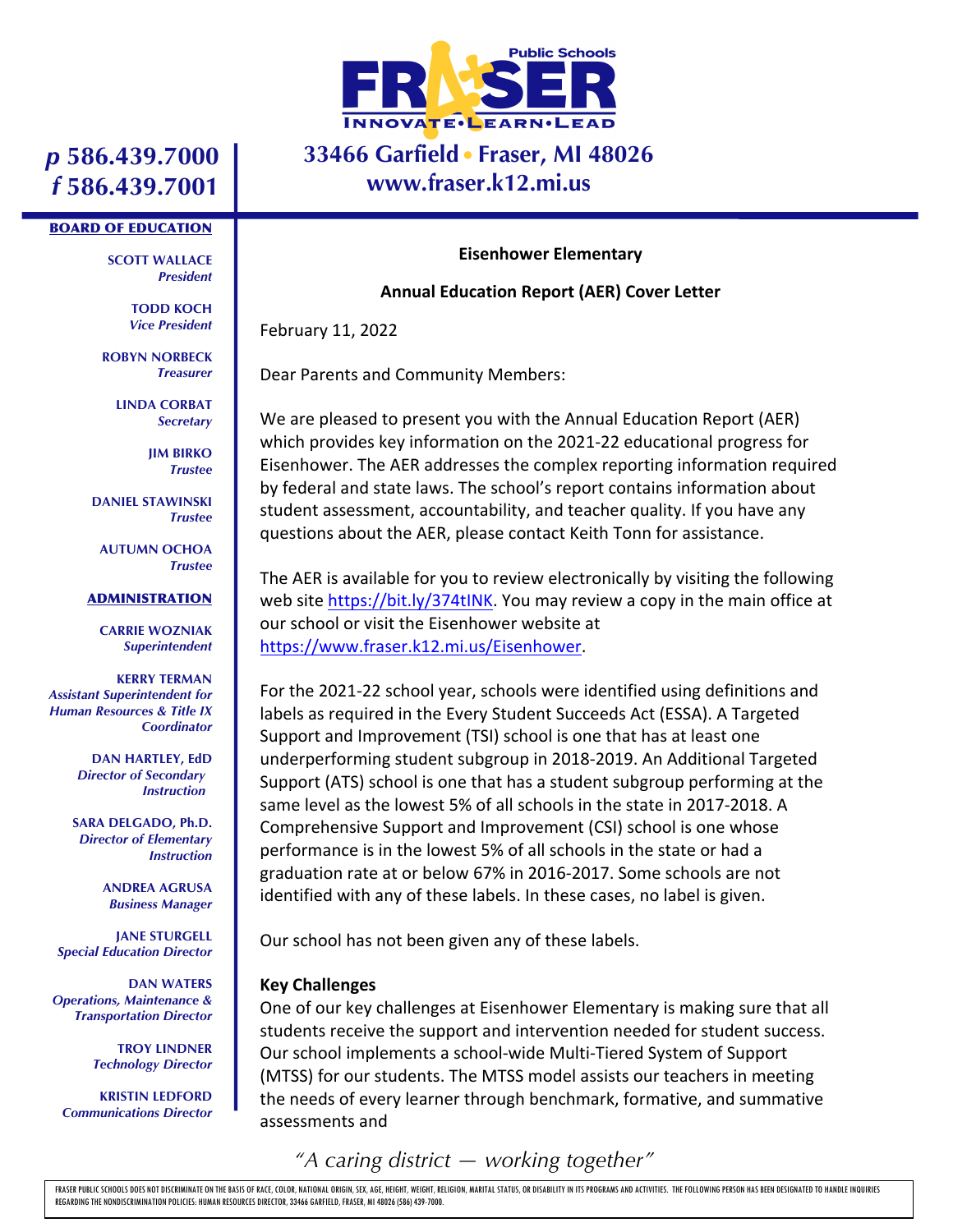

# **33466 Garfield Fraser, MI 48026 www.fraser.k12.mi.us**

targeted intervention for all learners not meeting the annual measurable objectives. All of our students are setting individual goals in reading and math. ALL of this has been more difficult due to Covid-19.

State law requires that we also report additional information.

1. PROCESS FOR ASSIGNING PUPILS TO THE SCHOOL

Fraser Public Schools and Eisenhower Elementary assign students to available roster slots within the district and school through the following district process:

- Fraser Public Schools residents living within the boundaries.
- Siblings of current Eisenhower students that apply during open enrollment periods.
- Fraser Public School residents living outside of the Eisenhower boundaries who apply for Internal Schools of Choice during open enrollment periods.
- County-wide Schools of Choice residents that live within Macomb County who apply during open enrollment periods.
- Each building is assigned Schools of Choice students based on classroom space, target numbers per grade level, and, if possible, honoring parents' school requests.

#### 2. THE STATUS OF THE 3-5 YEAR SCHOOL IMPROVEMENT PLAN

During the 2020-2021 school year, Eisenhower continued to work on the following School Improvement Goals.

- Eisenhower Elementary students will become proficient in math.
- Eisenhower Elementary students will become proficient readers.
- Eisenhower Elementary students will become proficient writers.
- Eisenhower Elementary students will become proficient in science.
- Eisenhower Elementary students will become proficient in social studies.
- To improve school climate in the area of behavior.

Teachers administer common assessments three times per year in reading and math and then analyze student data to determine what interventions are needed. An end of the year math assessment is given district-wide to compare data. This is our ninth year of implementing a school-wide Multi-Tiered System of Support for our students. The MTSS model assists our teachers in meeting the needs of every learner.

### 3. A BRIEF DESCRIPTION OF EACH SPECIALIZED SCHOOL

Eisenhower Elementary School is not considered a specialized school.

*"A caring district — working together"*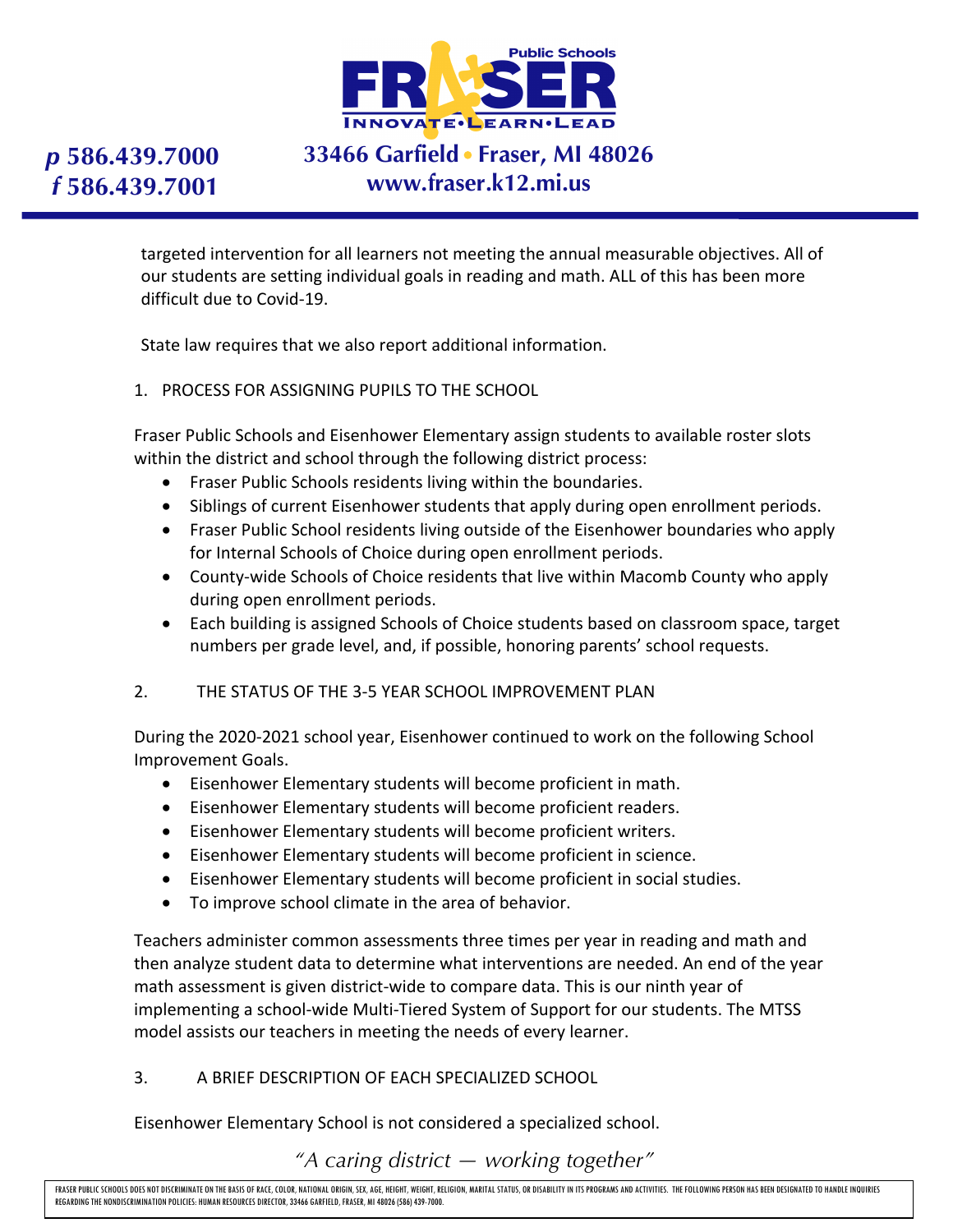

# **33466 Garfield Fraser, MI 48026 www.fraser.k12.mi.us**

4. IDENTIFY HOW TO ACCESS A COPY OF THE CORE CURRICULUM, A DESCRIPTION OF ITS IMPLEMENTATION, AND AN EXPLANATION OF THE VARIANCES FROM THE STATE'S MODEL

The State of Michigan defines the comprehensive core curriculum as the essential curriculum content that all students must learn in order to progress through the various educational levels. In the last two years, departments and K- 12 district committees have been engaged in reassessing and revamping the core curriculum to better align with the Common Core State Standards, NGSS, C3, and Michigan Content Expectations to design a Competency Based Learning Model. The core curriculum can be accessed at http://www.michigan.gov/mde/0,4615,7-140-28753\_64839\_65510--- ,00.html

Time and effort have been spent to ensure that Eisenhower Elementary School's curriculum will prepare students appropriately.

The results of this process are assessed through individual classroom and teacher assessment procedures as well as M-STEP, SRI, DRA, and FastBridge test results. Department and Curriculum Leaders have developed common tests that assess student learning. This type of data will allow teachers to analyze and improve any area of weakness discovered in student learning. Our continued goal for 2021-22 school year is the continued implementation and expansion of targeted tiered interventions that will support our students in the area of reading and mathematics.

A copy of the comprehensive core curriculum can be obtained by contacting Dr. Sara Delgado, Director of Elementary Instruction.

5. THE AGGREGATE STUDENT ACHIEVEMENT RESULTS FOR ANY LOCAL COMPETENCY TESTS OR NATIONALLY NORMED ACHIEVEMENT TESTS

| Grade                 | <b>Measure</b> | 2018-2019 | 2019-2020* | 2020-2021* |  |  |
|-----------------------|----------------|-----------|------------|------------|--|--|
| $1st$ Grade           | <b>DRA</b>     | 59%       | NА         | ΝA         |  |  |
| 2 <sup>nd</sup> Grade | <b>DRA</b>     | 71%       | <b>NA</b>  | <b>NA</b>  |  |  |
| 3rd Grade             | <b>SRI</b>     | 64%       | <b>NA</b>  | <b>NA</b>  |  |  |
| 4 <sup>th</sup> Grade | SRI            | 51%       | <b>NA</b>  | NA         |  |  |
| 5 <sup>th</sup> Grade | SRI            | 58%       | <b>NA</b>  | NA         |  |  |
| 6 <sup>th</sup> Grade | SRI            | 49%       | <b>NA</b>  | <b>NA</b>  |  |  |

#### End-of-Year Reading Proficiency

*"A caring district — working together"*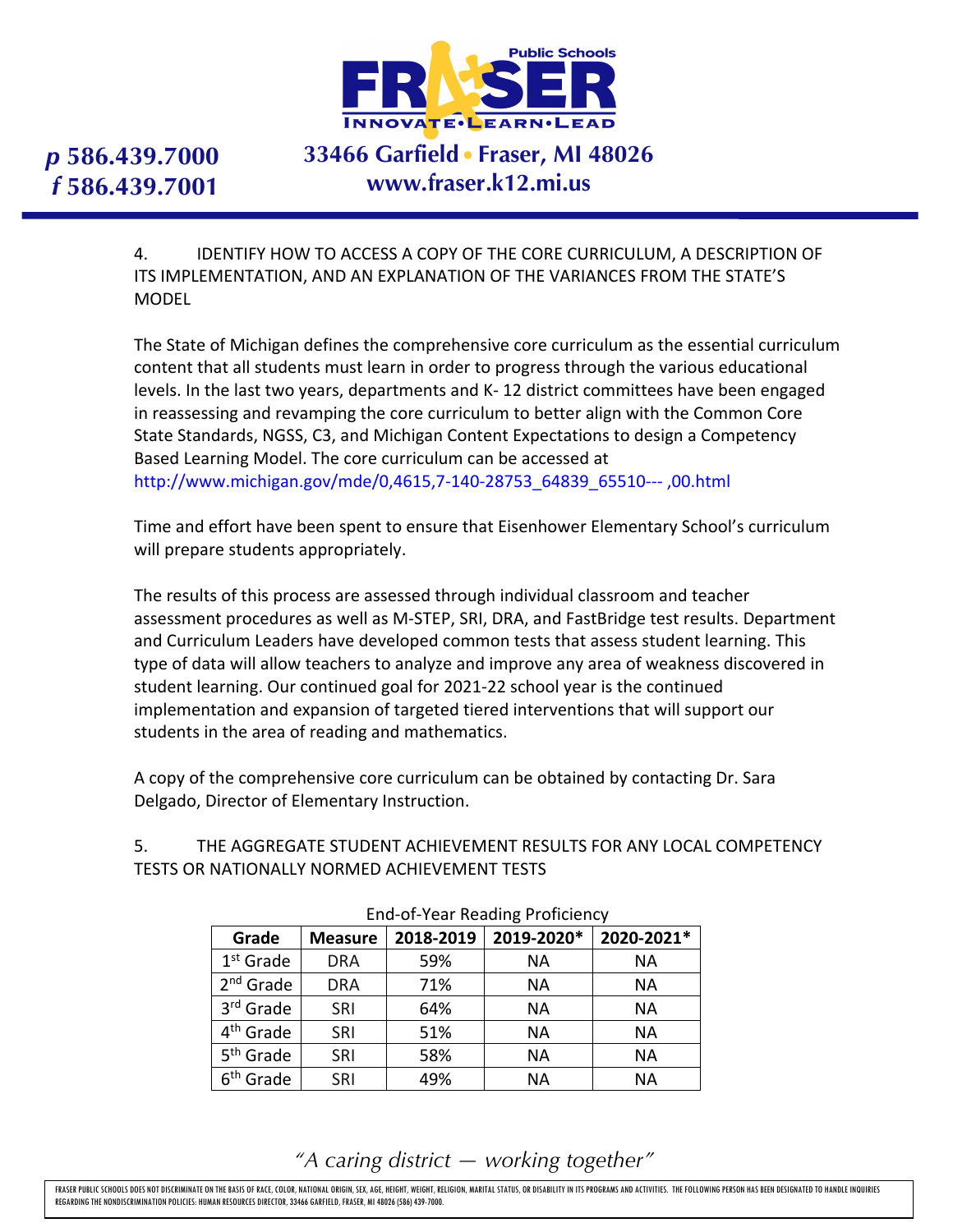

## **33466 Garfield Fraser, MI 48026 www.fraser.k12.mi.us**

| Grade                 | <b>Measure</b>        | 20-21 P & A |
|-----------------------|-----------------------|-------------|
| 3rd Grade             | M-STEP Reading        | 52.5 %      |
| 4 <sup>th</sup> Grade | M-STEP Reading        | 19.5 %      |
| 5 <sup>th</sup> Grade | M-STEP Reading        | 28.3 %      |
| 6 <sup>th</sup> Grade | <b>M-STEP Reading</b> | 33.9 %      |

#### End-of-Year Math Proficiency – Tier 1

| Grade                 | 2018-2019 | 2019-2020* | 2020-2021* |  |  |
|-----------------------|-----------|------------|------------|--|--|
| $1st$ Grade           | 70%       | ΝA         | NА         |  |  |
| $2nd$ Grade           | 82%       | NА         | NА         |  |  |
| 3rd Grade             | 91%       | <b>NA</b>  | NA         |  |  |
| 4 <sup>th</sup> Grade | 77%       | NА         | NА         |  |  |
| 5 <sup>th</sup> Grade | 88%       | ΝA         | NА         |  |  |
| 6 <sup>th</sup> Grade | 71%       | ΝA         | ΝA         |  |  |

| Grade                 | <b>Measure</b> | 20-21 P & A |
|-----------------------|----------------|-------------|
| 3 <sup>rd</sup> Grade | M-STEP Math    | 62.5%       |
| 4 <sup>th</sup> Grade | M-STEP Math    | 25.6%       |
| 5 <sup>th</sup> Grade | M-STEP Math    | 24.1 %      |
| 6 <sup>th</sup> Grade | M-STEP Math    | 18.6%       |

*\*19-20 & 20-21 Local Data not available due to Covid-19 closure and irregularities. For this reason, 20-21 M-STEP Data is referenced above.*

6. IDENTIFY THE NUMBER AND PERCENT OF STUDENTS REPRESENTED BY PARENTS AT PARENT-TEACHER CONFERENCES

During our fall 2019-2020 Parent Teacher Conferences, 81% of parents attended. These conferences were student led and included students, parents and the teacher. At fall 2020- 2021 Parent Teacher Conferences, 86% of parents attended. These conferences were virtual due to Covid-19. Individual conferences are also held with parents throughout the course of the year as needed.

In closing, Eisenhower Elementary has a positive school environment and staff dedicated to meeting the needs of our students. We continue to develop Competency- Based Learning strategies and staff members are immersed in Modern Teacher initiatives that focus on High Impact Teaching Strategies. These strategies are increasing rigor and improving achievement

*"A caring district — working together"*